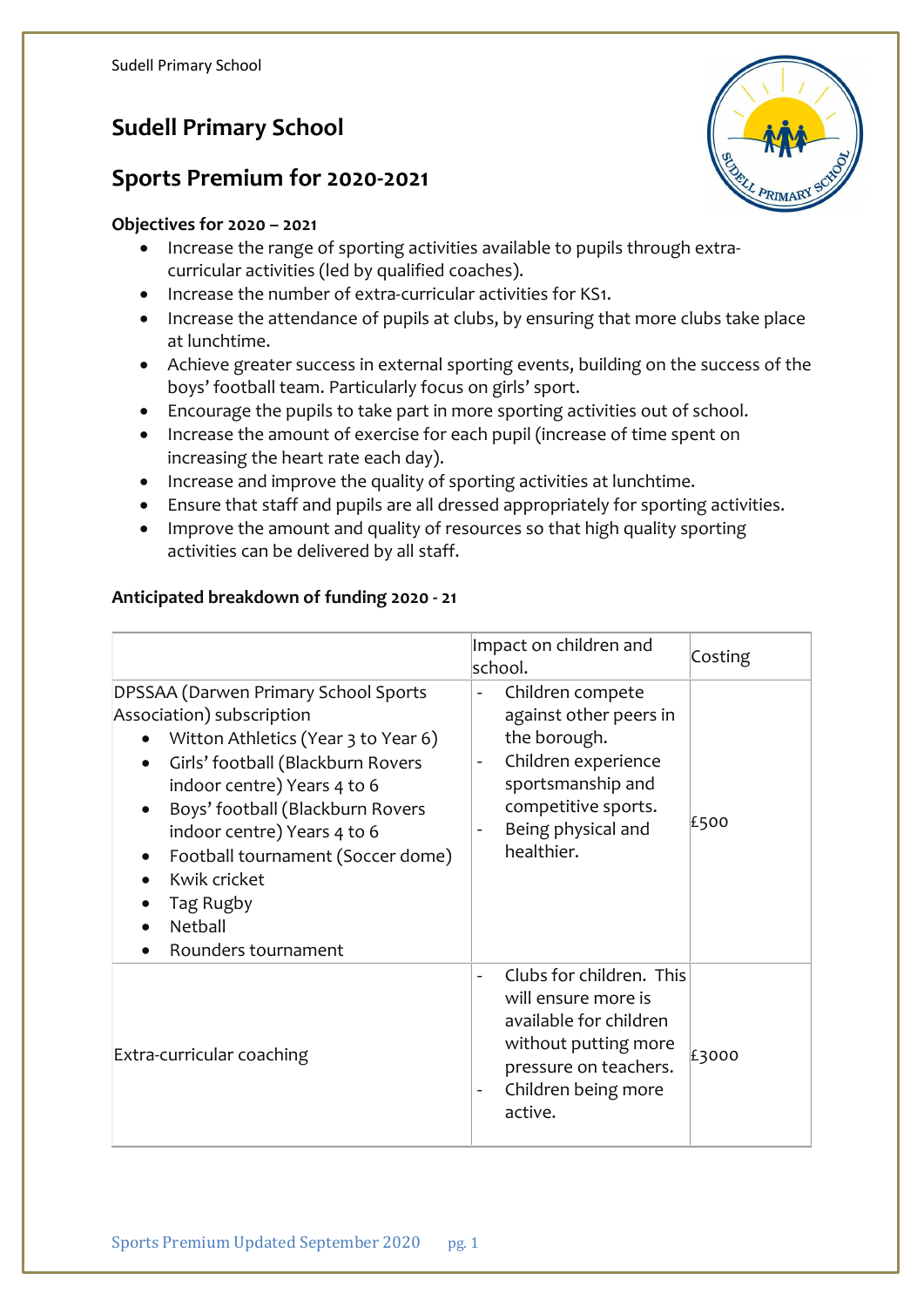| Infant playground markings                                                                                                            | more a day, this will<br>help us reach this<br>target.<br>Healthy living.<br>Children being more<br>active and resulting in<br>healthier children.<br>More to do at<br>$\overline{\phantom{a}}$<br>playtime, hopefully<br>resulting in fewer                |                        |
|---------------------------------------------------------------------------------------------------------------------------------------|-------------------------------------------------------------------------------------------------------------------------------------------------------------------------------------------------------------------------------------------------------------|------------------------|
|                                                                                                                                       | The government want<br>the children to be<br>active for 30 minutes                                                                                                                                                                                          | £8000                  |
| External provider of PE lessons as part of<br>PPA                                                                                     | High quality PE lessons<br>delivered by UK sports<br>coaching LTD.                                                                                                                                                                                          | £10000                 |
| Sports leader release time to organise sport<br>and monitor progress sports objectives                                                | Time for leader to<br>$\overline{\phantom{0}}$<br>organise all of the<br>above, the money is to<br>for a supply teacher to<br>cover.<br>Courses for PE Lead to<br>$\overline{\phantom{a}}$<br>go on to give staff CPD<br>and improve the<br>teaching of PE. | £1500                  |
| Cost of staffing (teacher assistant)<br>Teaching assistants to run sporting<br>activities each lunchtime (pupil<br>premium also used) | Ensuring children are<br>$\overline{\phantom{0}}$<br>more active at lunch<br>time.<br>Helping children with<br>$\qquad \qquad -$<br>social skill<br>development.<br>This ensures there is<br>$\overline{\phantom{a}}$<br>less pressure on other<br>budgets. | Approximately<br>£6000 |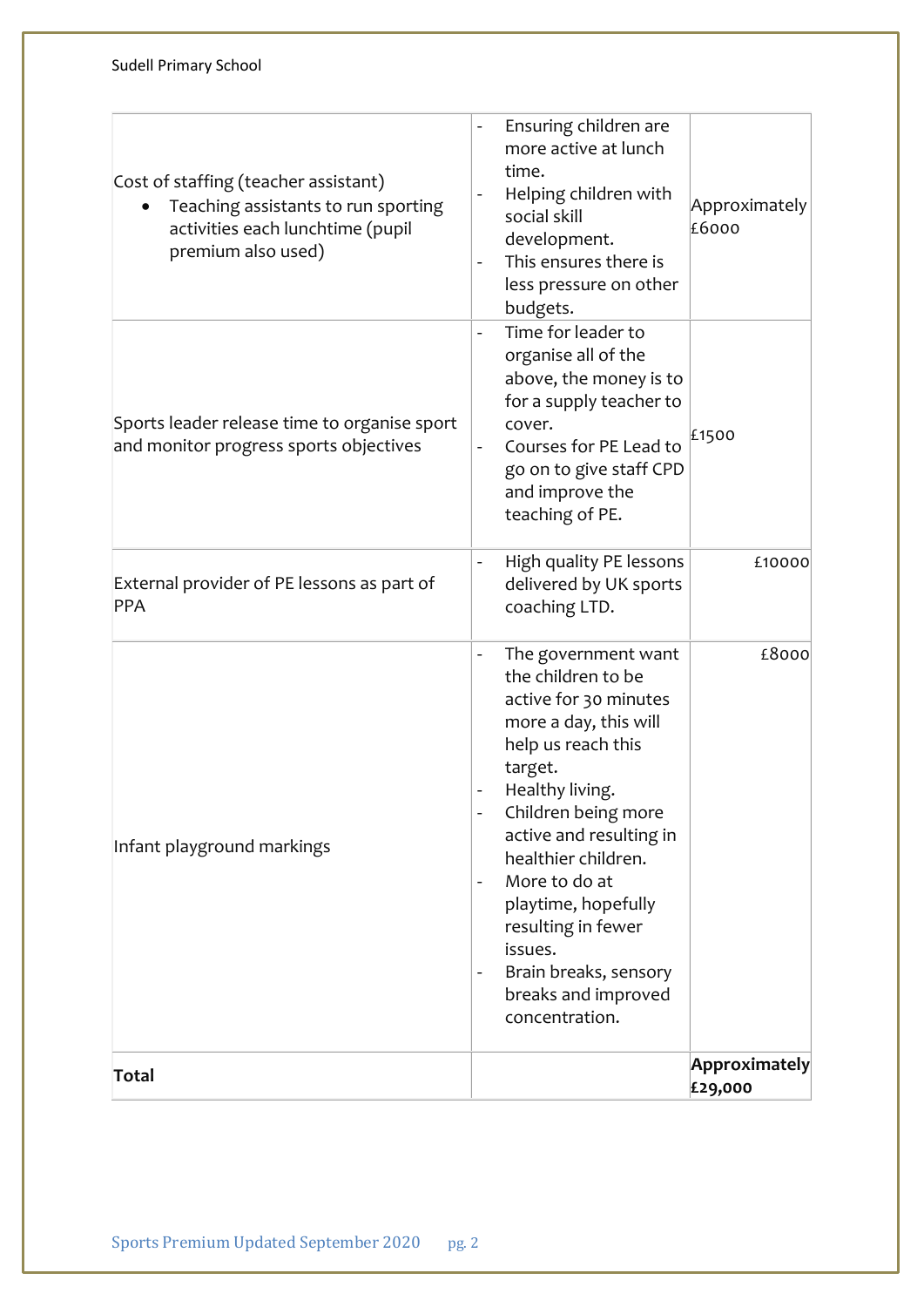## **Sports Premium for 2019-20**

*The premium must be used to fund additional and sustainable improvements to the provision of PE and sport, for the benefit of primary-aged pupils, in the 2019 to 2020 academic year, to encourage the development of healthy, active lifestyles.* (Gov.uk)

#### **How are we using this funding to benefit the children of Sudell? We aim to use the funding in a number of ways.**

Spending has been focussed on providing children with good quality resources across key stages and providing children with a range of experiences e.g. Judo, Archery.

#### **PE Leadership**

- Professional development of opportunities for class teachers
- PE co-ordinator to monitor and improve the standards of Physical education in school

#### **Staff CPD**

• External agencies organised by PE Lead for Professional Development opportunities.

#### **Pupil Involvement**

- Running in-school activities
- Subsidising places for pupils in after-school clubs e.g. cheerleading, archery, basketball, dance etc.
- Subsidising external agencies in school e.g. Judo
- Whole school event to raise the profile of physical education e.g. Sports Day
- Facilitating interschool competition e.g. Football, Swimming, Athletics
- School Games Day

| Provider                       | What                                             | <b>Total Cost</b> |
|--------------------------------|--------------------------------------------------|-------------------|
| Out of school hours clubs      | A variety of clubs for children                  | £1200             |
|                                | across the school                                |                   |
| <b>CPD</b>                     | PE subject leaders network<br>meetings           | £2000             |
|                                | Professional Learning Days                       |                   |
| Educational Visits (subsidies) | Blackburn Rovers, Darwen<br><b>Football Club</b> | £1500             |
| Resources                      | Games equipment                                  | £1935             |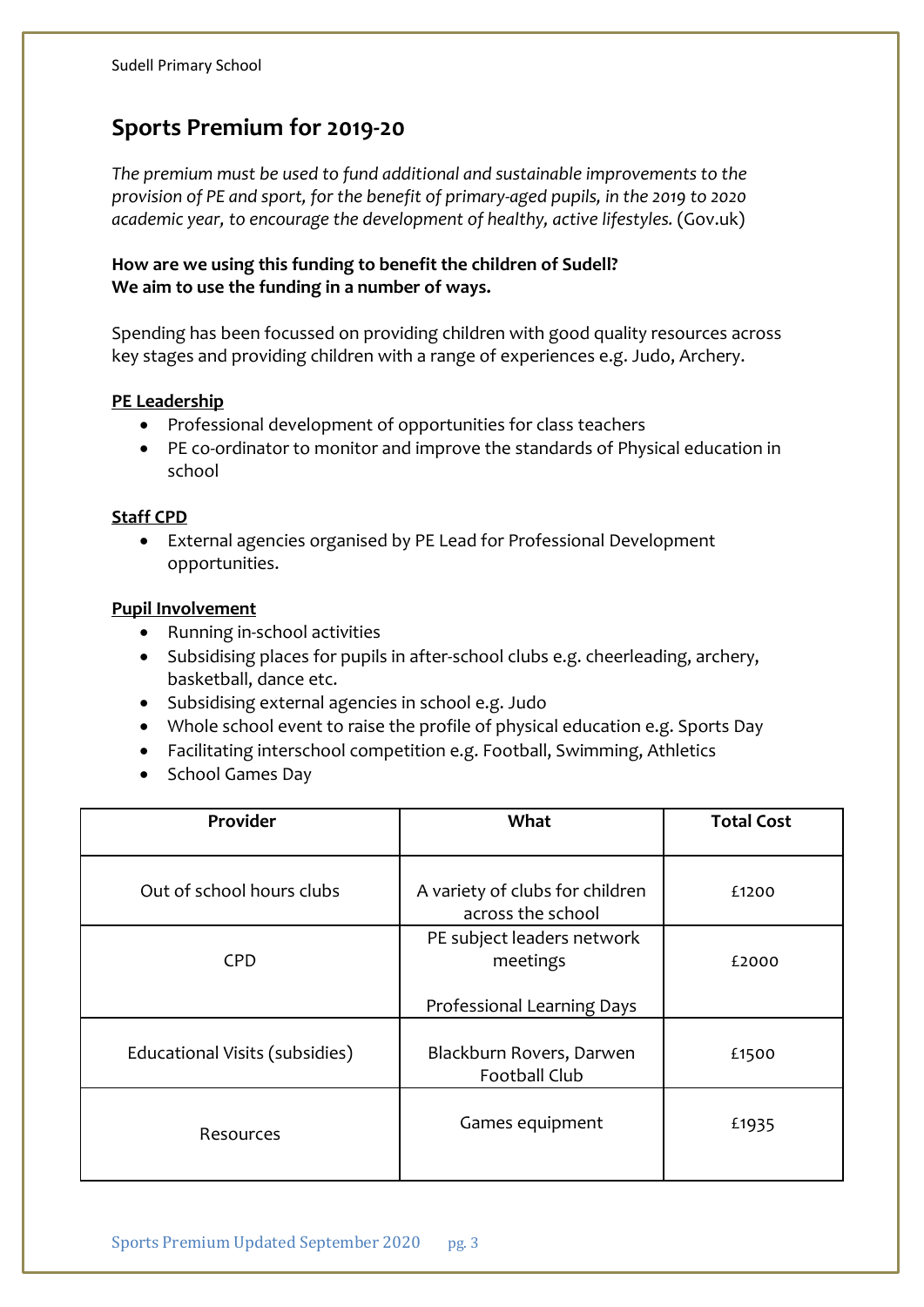| Sudell Primary School                        |                                                                                                                               |       |
|----------------------------------------------|-------------------------------------------------------------------------------------------------------------------------------|-------|
| Whole school PE and Sport events             | To raise the profile of PE, sport<br>and physical activity<br>School games day, National<br>Sports Week<br>Rewards and medals | £2000 |
| Darwen Primary Schools Sports<br>Association | Access to inter school sports<br>organisation                                                                                 | £300  |
| <b>TOTAL</b>                                 |                                                                                                                               | £8935 |

#### Impact

- Continued opportunities to take part in competitive sport including football and netball friendly matches, athletics; competitive events through DPSSAA
- Our boys' football team came  $4<sup>th</sup>$  in the BRIC (Blackburn Rovers Indoor Centre) tournament competing against all other Darwen and Blackburn schools (approximately 15 schools)
- Our boys' football team took part in a friendly football tournament at DACA and were placed 2<sup>nd</sup>.
- Our girls' netball team took part in games at the BRIC.
- All KS2 pupils receive up to an hour of additional sport per day (at lunchtime organised games), led by a teaching assistant
- Increase in the number of clubs/ extra-curricular activities offered to children from all classes (mainly for KS2 pupils) (i.e. netball, football, rounders, games, multiskills)
- Improved attitude towards sporting activities, especially from children who have previously been less active
- Increased teacher knowledge teachers are now able to teach PE confidently and to a good standard.
- Increased confidence of welfare staff/teaching assistants to lead sporting activities at lunchtime, encouraging less active children to become involved in exercise.